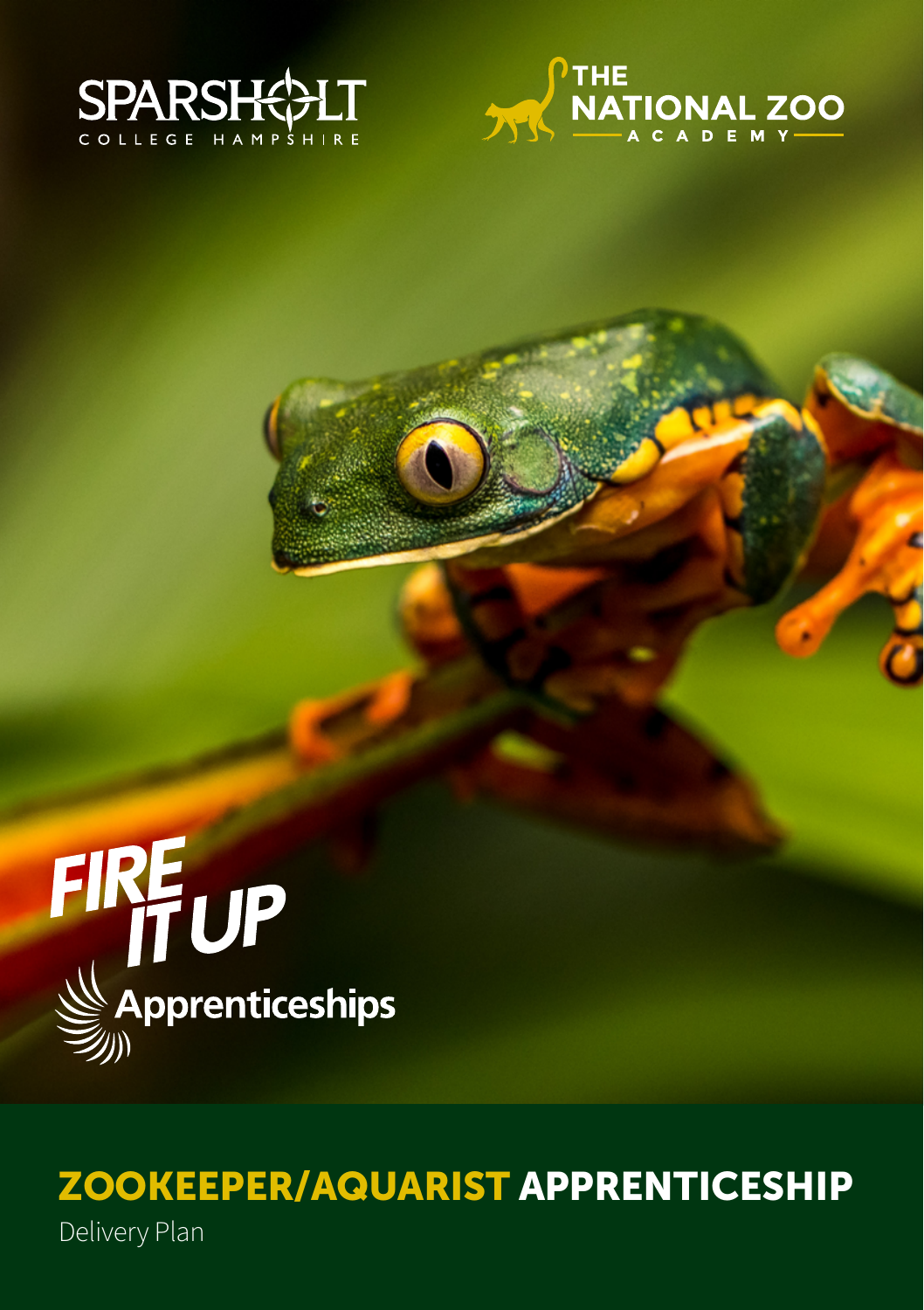### PROGRAMME SUMMARY

The programme is delivered over 24 months.

Apprentices will be required to attend Sparsholt College 10 times (5 times per year) for face-to-face theory workshops to include practical application, where they will have a chance to learn through 8 subject-based topics.

A range of materials and tasks will be set and monitored by industry experts throughout.

#### **Each topic block will have:**

- 1 face-to-face session at Sparsholt College
- At least 1 virtual Teams session (to be attended from the workplace)
- An introductory video from the tutor
- A handbook
- Suggestions of evidence to gather
- A mixture of tasks and reading
- Template portfolio section for each topic marked by an Industry Expert
- An assessed question set; to explore and submit

|               | Week Block schedule                                             |
|---------------|-----------------------------------------------------------------|
| 1             | <b>Enrolment</b>                                                |
| $\mathcal{P}$ | <b>Pre-induction</b>                                            |
| 3             | <b>Induction</b>                                                |
| 4             | <b>Aims of Collections overview</b>                             |
| 5             | <b>Ethics of Collections</b>                                    |
| $6-9$         | <b>Taster Sessions (for each aim)</b>                           |
| 10            | <b>Starting on Your Career Path</b>                             |
| $11 - 18$     | Topic Block 1: Enclosure Management and Servicing               |
| $19 - 26$     | Topic Block 2: The Professional Keeper or Aquarist              |
| $27 - 34$     | Topic Block 3: Health and Welfare                               |
| $35 - 42$     | Topic Block 4: Animal Behaviour and Training                    |
| $43 - 50$     | Topic Block 5: Feeding and Nutrition                            |
| $51 - 58$     | Topic Block 6: Handling and Movement                            |
| $59 - 66$     | Topic Block 7: Breeding and Conservation                        |
| $67 - 74$     | Topic Block 8: Customer Care, Visitor Experience and Learning   |
| $75 - 82$     | <b>Preparation for Gateway</b>                                  |
| 83            | <b>Gateway Sign off and End Point Assessment Booking Period</b> |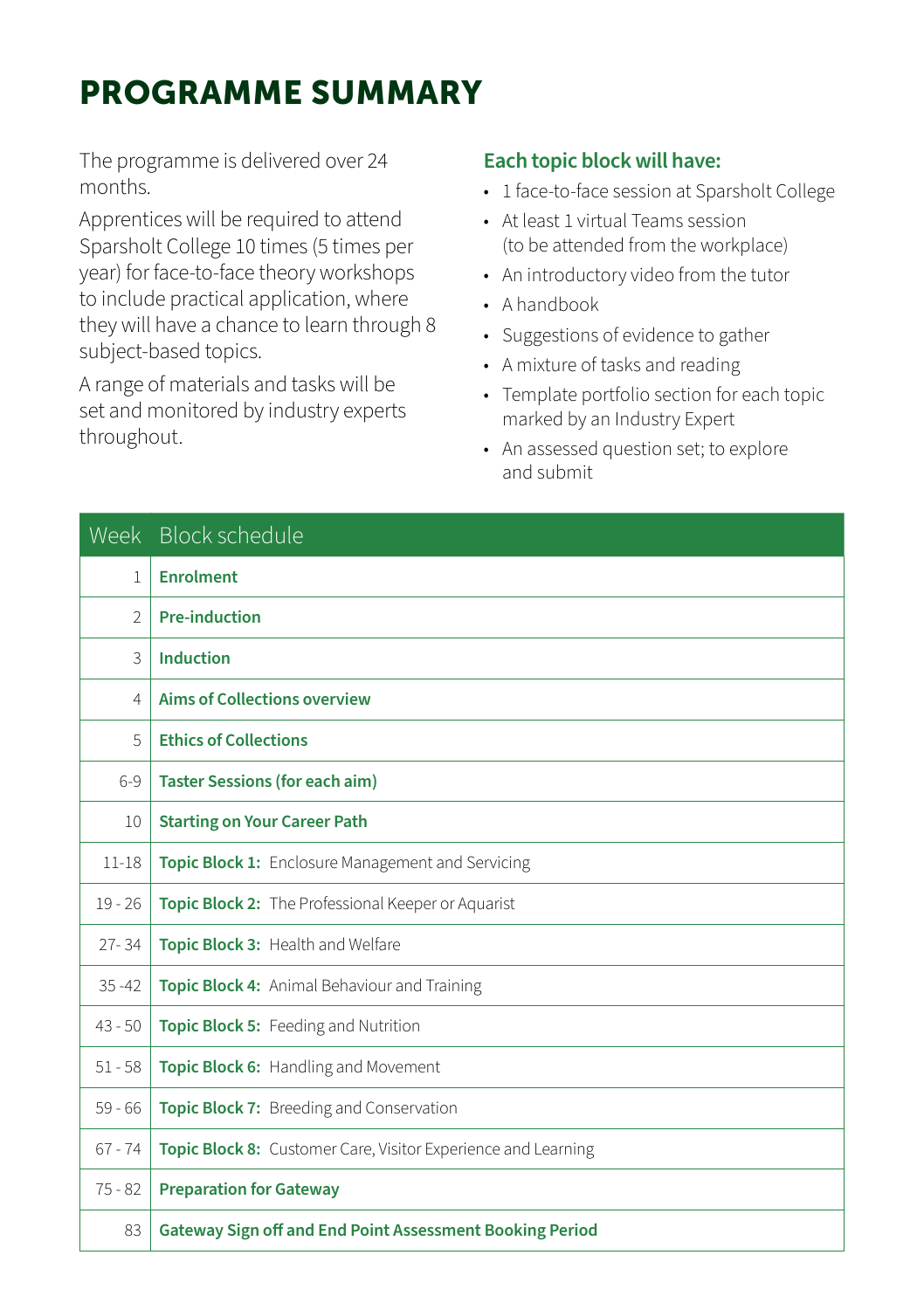# FROM INDUCTION

| Range of Learning Materials                                                                                                                                                                                                                                                                                                                                                                                                                                                                                 | Regular Tutorial Support                                                                                                                                                                                                                                                                                                                                                                                                                                                                                                                                                  |
|-------------------------------------------------------------------------------------------------------------------------------------------------------------------------------------------------------------------------------------------------------------------------------------------------------------------------------------------------------------------------------------------------------------------------------------------------------------------------------------------------------------|---------------------------------------------------------------------------------------------------------------------------------------------------------------------------------------------------------------------------------------------------------------------------------------------------------------------------------------------------------------------------------------------------------------------------------------------------------------------------------------------------------------------------------------------------------------------------|
| • Full handbook for each of the eight subject topics<br>covered - accompanying BIAZA approved resources<br>from our National Zoo Academy<br>• Video introduction with industry experts for each topic<br>• Materials prepared by highly experienced staff<br>• Mixture of online and in-person delivery<br>• Ability to specialise in the animals that the learner is<br>passionate about<br>• Remote access to online Library with thousands of<br>journals, e-books and support from the librarians       | • Experienced tutorial support from the College - with<br>19 years of Zookeeper and Aquarist training experience<br>• Access to leading employment specialists to guide the<br>learner's career development<br>• Employer-student-College collaboration for best<br>possible outcomes<br>• Clear and open communication on progress and the<br>learner's Gateway readiness<br>• Remote learner access to their own tutorial notes and<br>registration systems<br>• Regular feedback on performance to both student<br>and employer                                        |
| <b>Taught Sessions</b>                                                                                                                                                                                                                                                                                                                                                                                                                                                                                      | E-Portfolio of Evidence                                                                                                                                                                                                                                                                                                                                                                                                                                                                                                                                                   |
| • Ten expert-taught on-site sessions - with activities<br>and 'take aways' from each day<br>• Expert session leaders from the industry<br>Unique networking and collaboration opportunities<br>• Chance to learn how other collections manage the<br>same desirable outcomes<br>• Practical hands-on activities on the day<br>• Access to a fully equipped and staffed College campus<br>• A chance to get direct face-to-face support<br>• In addition, online topic-focused workshops with<br>our experts | • Tried and tested electronic portfolio system<br>• Examples and portfolio template provided – but<br>scope to alter as desired<br>• Highly experienced IT support on-hand to help build<br>the required portfolio<br>• Broadening of the portfolio to be useful as a live and<br>online CV for continuing career paths<br>• Clear guidance on what to include and how<br>• Face-to-face coaching for building the portfolio as<br>well as remote support when needed<br>• Live feedback on evidence throughout                                                           |
| Monitored Tasks & Activities                                                                                                                                                                                                                                                                                                                                                                                                                                                                                | End Point Assessment Preparation                                                                                                                                                                                                                                                                                                                                                                                                                                                                                                                                          |
| • Collaborative or independent tasks to produce for<br>expert feedback live on the portfolio<br>• Activities to complete at work and report on<br>• A broad variety of tasks and reading<br>• Focused expert and individual feedback<br>• Highly qualified and experienced, industry-leading<br>professionals guiding delivery and providing<br>formative checks on learning<br>• Use of video, voice recording, photographs, webinars,<br>discussion forums, group collaboration and much<br>more!         | • Long-term Zoo/Aquarium staff providing delivery<br>which fits the real assessments and direct preparation<br>for the methods of End Point Assessment<br>• Mock assessment practice and feedback<br>• Active feedback on practical skills to help the learner<br>prepare for the practical element of assessment<br>• Knowledge, Skills and Behaviours mapped to delivery<br>and resources<br>• Experienced assessors on hand<br>• Tutor discussion to decide gateway readiness with<br>student and employer<br>• Opportunity to extend and revisit subjects if required |

## TO GATEWAY